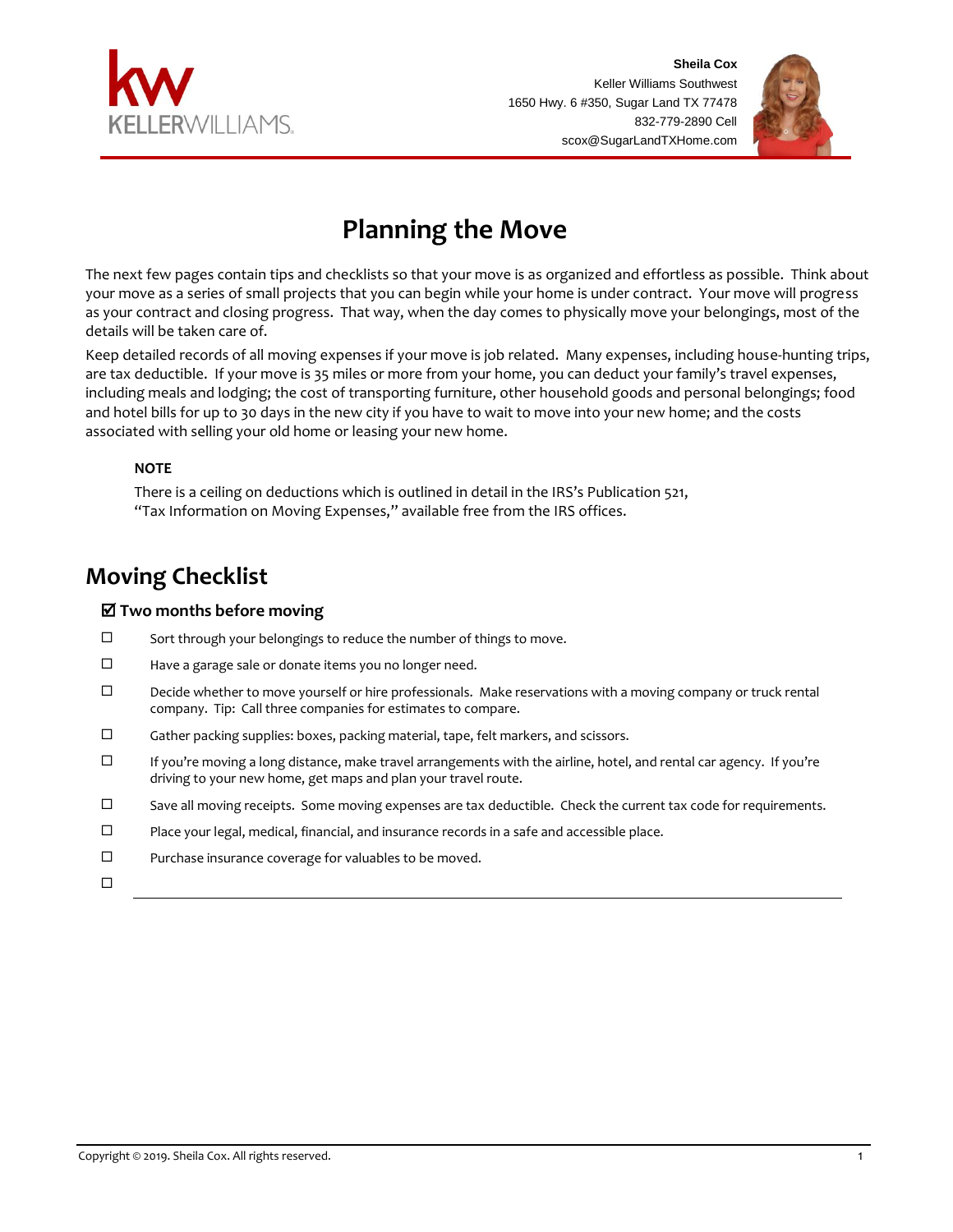



## **One month before moving**

- Start packing items that aren't regularly used such as off-season clothes and decorations and items in storage areas (garage, attic, and closets).
- □ Make travel arrangements for your pets.
- If you're driving, have your car tuned up.
- $\Box$  Get medical records from your doctors, dentist, optometrist, and veterinarian.
- $\square$  Send items (rugs, drapes, clothing, quilts, bedding) to the cleaners.
- $\square$  Back up important computer files to floppy disk.
- $\Box$

#### **Two weeks before moving**

- $\Box$  Contact your utility companies and notify them of your move.
- $\square$  Sign up for services at your new address.
- $\square$  Contact your long distance phone company and notify them of your move.
- $\square$  Call friends and family and recruit help for the moving day.
- $\square$  Confirm your travel reservations.
- Arrange to close or transfer your bank account, if appropriate. Pick up items in your safety deposit box.
- $\Box$

#### **One week before moving**

- $\square$  Pick up items from the cleaners, repair shops, or friends.
- $\Box$  Pack a survival kit of clothes, medicines, special foods, etc. to carry you through the day while you unpack.
- $\square$  Finish packing all boxes except what you'll need in the final week.
- $\Box$  Inform the post office of your upcoming move.
- $\square$  Send change-of-address cards with your new address and phone number to:
	- **Example 1** Friends and family
	- $\Box$  Banks, insurance companies, credit card companies, and other financial institutions
	- Magazines and newspapers
	- Doctors, lawyers, accountants, agents, and other service providers
	- □ State and federal tax authorities and any other government agencies as needed
	- Workplace, schools, and alma maters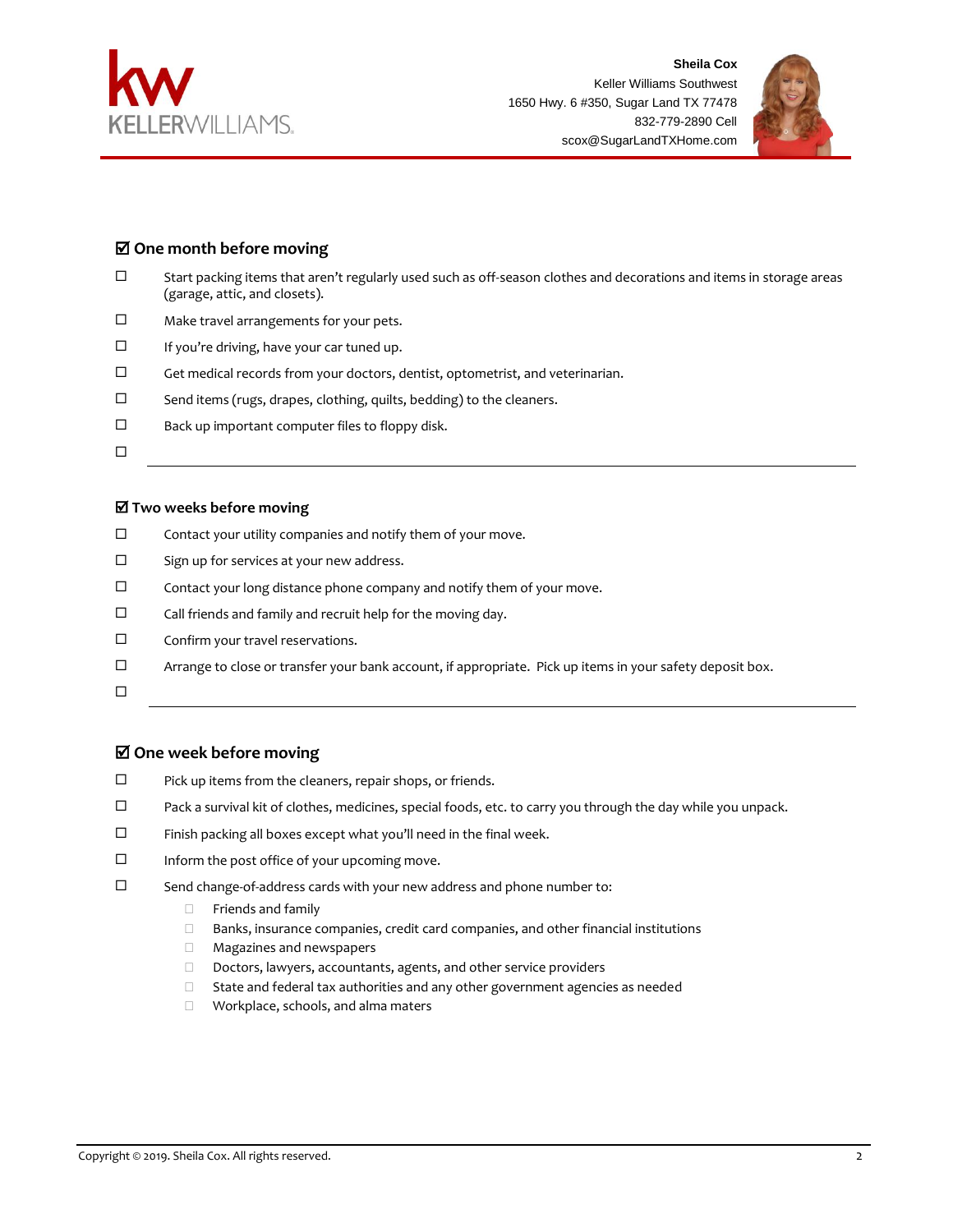



## **One week before moving (cont)**

Prepare your "Moving Survival Kit" and keep it separate. You want to have easy access to these items in the new home on the day of your move, and to get you by until you unpack all your stuff.

- $\Box$  Paper plates
- $\Box$  Plastic cutlery
- $\square$  Cups
- Napkins
- Can opener
- Snacks
- $\Box$  Paper towels
- $\Box$  Cleaners disinfectant sprays/wipes
- Rubber gloves
- $\Box$  Dish soap
- $\Box$  Dish sponge
- Garbage bags
- $\Box$  Soap bars for bathrooms
- $\Box$  Hand towels for baths and kitchen
- $\Box$  Toilet paper
- Scissors
- $\Box$  Tape
- Pen & paper
- $\Box$  Box cutter
- $\Box$  First aid kit
- $\Box$  Toolkit with hammer, screw driver, tape measure, etc.
- $\Box$  Furniture sliders to help move furniture around (when movers leave)
- **Personal Toiletries & Medicines**
- $\Box$  Clothes/shoes for several days
- Valuables & jewelry
- □ Non-replaceable keepsakes and photo albums
- $\Box$  Items for pets
- **Towels, shampoo, wash clothes**
- $\Box$  Shower curtain and bath rug
- $\Box$  Small supply of plates, silverware, bowls, coffee mugs
- $\Box$  Coffee maker and supplies
- $\Box$  Paper grocery bags make good temporary "trash cans"
- $\Box$  Blankets, sheets, and pillows
- $\Box$  Laptop, iPad, portable DVD player and DVDs (you may not have Internet service)
- $\Box$  Office files/supplies needed until movers arrive

If your furniture will take a while to arrive, consider obtaining:

- Air mattresses to sleep on
- □ Camping chairs to sit on
- Inflatable sofa
- □ Folding table and chairs to eat on
- Mini-fridge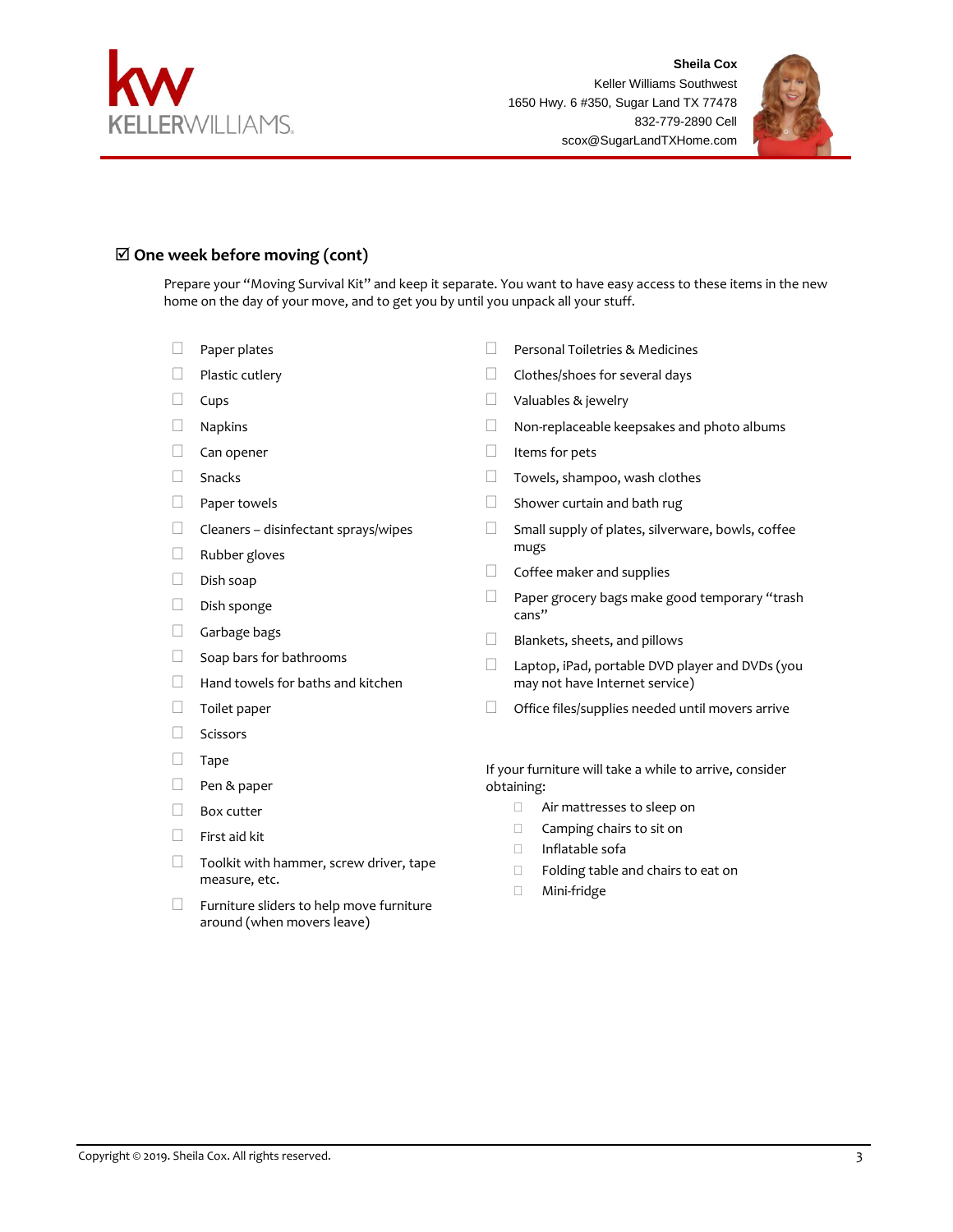



# **The day before**

- $\square$  Set aside moving materials, such as tape measure, pocketknife, and rope.
- $\square$  Pad corners and stairways of house.
- $\square$  Lay down old sheets in the entry and hallways to protect floor coverings.
- □ Remove hanging fixtures.
- $\Box$  If you are moving yourself, pick up the rental truck and a dolly to move heavy boxes.
- $\square$  If you are driving, check oil, tire pressure, and gas in your car.
- $\Box$  If you are flying, make sure you have tickets, charge cards and other essentials.

#### **Moving Day**

Carry with you:

- $\square$  The keys to your new home.
- $\Box$  A map of your new town and directions to your home.
- $\square$  The telephone number of the moving company.
- $\square$  Cash or traveler's checks.
- $\square$  Documentation related to the sale of your home.
- Your insurance policies and agent's phone number.
- Your current address book or personal planner.
- $\square$  Prescription and non-prescription medicines.
- $\square$  Enough clothing to get by if the movers are late.
- $\square$  The telephone number of the moving company.
- $\square$  Cash or traveler's checks.
- $\Box$  Any items of great personal value to you that are virtually irreplaceable.
- □ Back-up copies of important computer files.
- $\square$  Sheets, towels and personal hygiene items for the first night in your new home.

#### **Arrival Day**

- $\square$  Show movers where to place furniture and boxes.
- $\Box$  Check inventory to ensure that everything was delivered before signing delivery papers. Note any damages on the inventory sheet.
- Unpack any valuable items, such as silver, art, and jewelry, upon arrival.